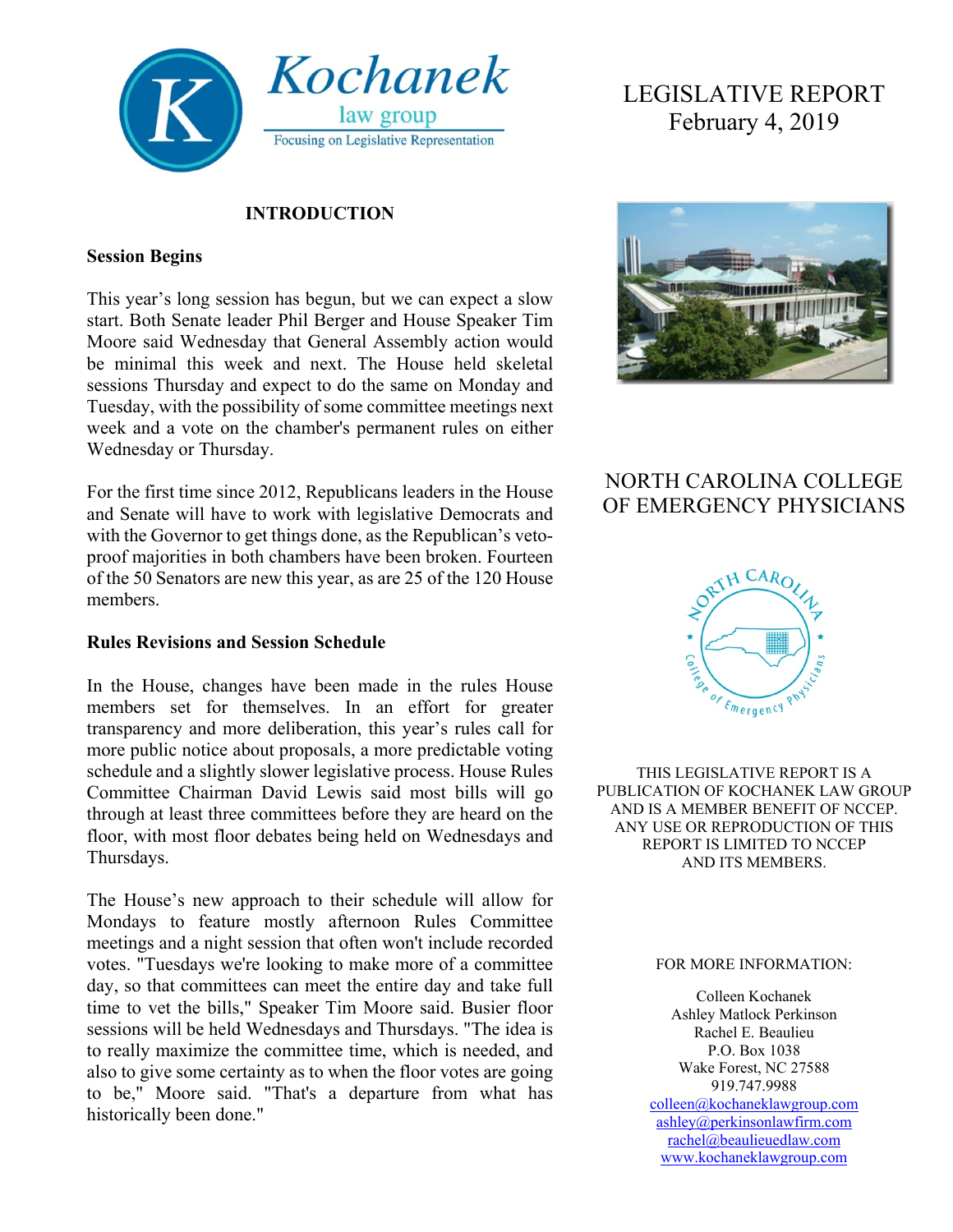The proposed House permanent rules also set aside two vacation weeks when no votes will be taken: April 22-26 and July 1-6. House Rules Chairman David Lewis, said that so far, those weeks off apply only to the House.

Senate Majority Leader Harry Brown said he doesn't expect major changes in how the Senate functions this session. "Most of the time, we agree on things up here. It's just a few things that you don't [agree on] that you get all the headlines," said Brown. "I've always been able to work with [political opponents]. I'll continue to do that. I think most members feel the same way."

The Senate is revising its operating rules to ensure Democrats will have advance notice when veto override votes are scheduled. On Thursday, Senate Rules Chairman Bill Rabon filed Senate Resolution 10, which tweaks the rules to require that the minority leader, currently Sen. Dan Blue, be given 24 hours' notice "that a vetoed bill may be considered by the Senate." Rabon said that the updated rules were developed with input from Democrats. "These changes respond to some of the concerns that have been raised by the minority party," he said. "We don't want any surprises early on - or later on for that matter." The new Senate rules also require that proposed committee substitutes be distributed to committee members by 6 p.m. on the day before a vote is held. The House has had a similar deadline of 9 p.m. on the night before a committee meeting, but the Senate previously had no such rule.

Crossover day this session will be Thursday, May 9. In the Senate, local bills will have to be filed by Thursday, March 14. Public bills and resolutions must be filed in Senate by Tuesday, April 2. In the House, bills recommended by study commissions must be filed by Thursday, February 21. Bills recommended by state agencies must be filed in the House by Thursday, February 28. Local bills will have to be filed in House by Thursday, March 28. Public bills and Resolutions (Not Appropriations or Finance) must be filed by Thursday, April 16, and Public bills, including Appropriations and Finance will have to be filed in House by Tuesday, April 23.

# **Pate Replacement**

The Republican Party has nominated retired Kinston businessman [Jim Perry](http://event.squarespace-mail.com/?a=18712&m=5c54810426e44c0001e5538b&n=5c5487622e06d700010d466f&s=ee0000030fa7db&u=https%3a%2f%2fwww.ncleg.gov%2fMembers%2fBiography%2fS%2f419%3fss_source%3dsscampaigns%26ss_campaign_id%3d5c54810426e44c0001e5538b%26ss_email_id%3d5c5487622e06d700010d466f%26ss_campaign_name%3dLegislative%2bUpdate%2b2%252F1%252F19%26ss_campaign_sent_date%3d2019-02-01T17%253A52%253A37Z&t=&e=alexmillernc%40gmail.com&h=3c6a7945) to complete the term of District 7 State Sen. Louis Pate. District 7 includes Wayne and Lenoir counties. Since most of the district voters reside in Wayne County, the votes were weighted in favor of Wayne County. Lenoir County had three voting delegates representing 198 votes at the meeting while Wayne County had 75 representing 409 votes.

# **Medicaid Expansion**

Democrats introduced "clean" Medicaid expansion bills this week, holding a press conference calling on North Carolina to become the 38th state to enact expansion of the program to lowincome adults. House Republicans are expected to re-introduce a plan to expand coverage that also includes provisions like premiums, lock-out periods, and work requirements that critics say would would have a negative impact on coverage. Medicaid expansion is the top priority for Gov. Cooper as well. Asked when the legislative session would end, Lee Lilley, Cooper's director of legislative affairs, replied: "The session ends when we get Medicaid expansion."

# **School Construction**

A Senate bill was introduced by Senators Brown, Harrington, and Krawiec that would increase the state contribution to the State Capital Infrastructure Fund from 4% to 4.5% of net tax revenues, which sponsors say will raise roughly \$2 billion for K-12 schools, community colleges, the UNC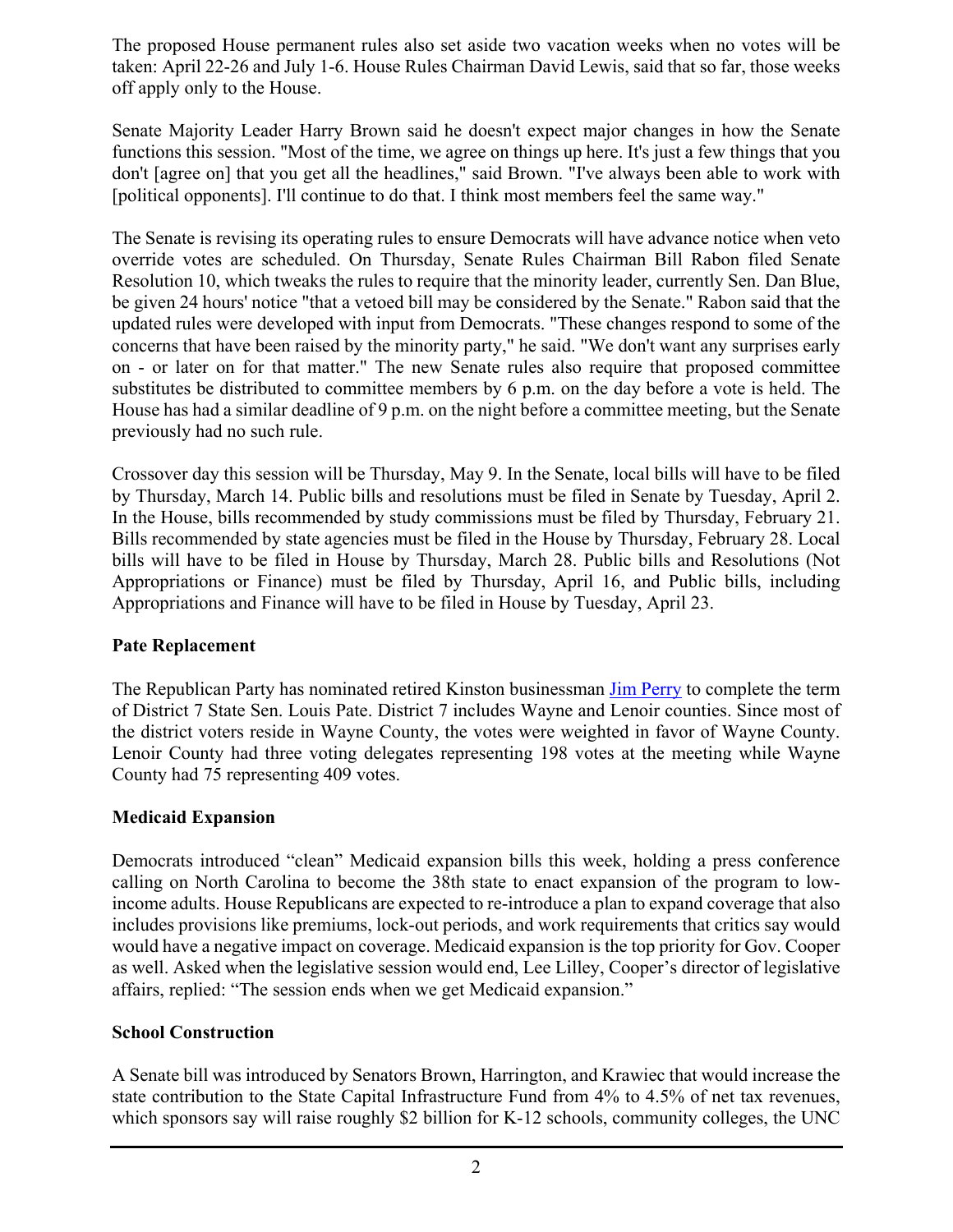system, and other state agencies over the next nine years. This approach contrasts with Speaker Moore's proposed \$1.9 billion bond measure, which critics have noted would cost \$1.2 billion in interest over 30 years. North Carolina has approximately \$8 billion in school construction and repair needs.

# **Elections Board**

Gov. Cooper appointed members to the reconstituted elections board on Thursday. The Governor selected from nominees offered by the two major political parties. Three members are Democrats and two are Republicans, keeping with the tradition that the governor's party holds a majority of the seats.

The new board has elected Charlotte attorney Bob Cordle as chairman. He served on the Board for several years until 2013. Other Democratic members are recent board member Stella Anderson of Boone and Durham lawyer Jeff Carmon. The appointed Republicans are recent board member Ken Raymond of Winston-Salem and David Black, a Concord business executive. The new board consists of three former state board members, two of whom served on the most recent board that was dissolved after judges ruled the nine-member panel unconstitutional.

The election board's first order of business is to try and resolve the nation's last unsettled congressional race. The new board could declare a winner from the widely-disputed 9th Congressional District race, or could order a new election. State law requires three "yes" votes from the panel to certify a winner and four votes to order a new election. In a statement, the board said they plan to meet in February to consider evidence in the 9thCongressional District election and potentially vote. The board expects to set a specific date next week.

Please let us know if you have any questions, as always, we'll keep you posted as things develop. We have included the Chairs, Vice-Chairs and members of the standing Senate and House Committees for this session after the legislative report.

# **BILLS OF INTEREST**

HOUSE BILL 3, Eminent Domain, would amend the State Constitution, if approved by a majority of voters at the primary election to be conducted in March 2020, to: (1) prohibit the taking by eminent domain of private property except for a public use only (currently, for public use or benefit which has been determined to include economic development projects); (2) require that just compensation be paid to the private property owner; and (3) allow either party to request that the amount of just compensation be determined by a jury. **Introduced by Representatives D. Hall, Lewis, Goodman, and McGrady and referred to the House Judiciary Committee.**

HOUSE BILL 5, Close the Medicaid Coverage Gap, would:

- repeal Section 3 of SL 2013-5, which prohibited any State entity from expanding Medicaid eligibility as provided in the Affordable Care Act and SL 2011-145;
- provide that individuals will be considered part of the Medicaid coverage gap and eligible for Medicaid benefits if the individual meets all of the following:
	- o has a modified adjusted gross income that is at or below 133% of the federal poverty level;
	- o is age 19 or older and under age 65;
	- o is not entitled to or enrolled in Medicare benefits under Part A or Part B of Title XVIII of the federal Social Security Act; and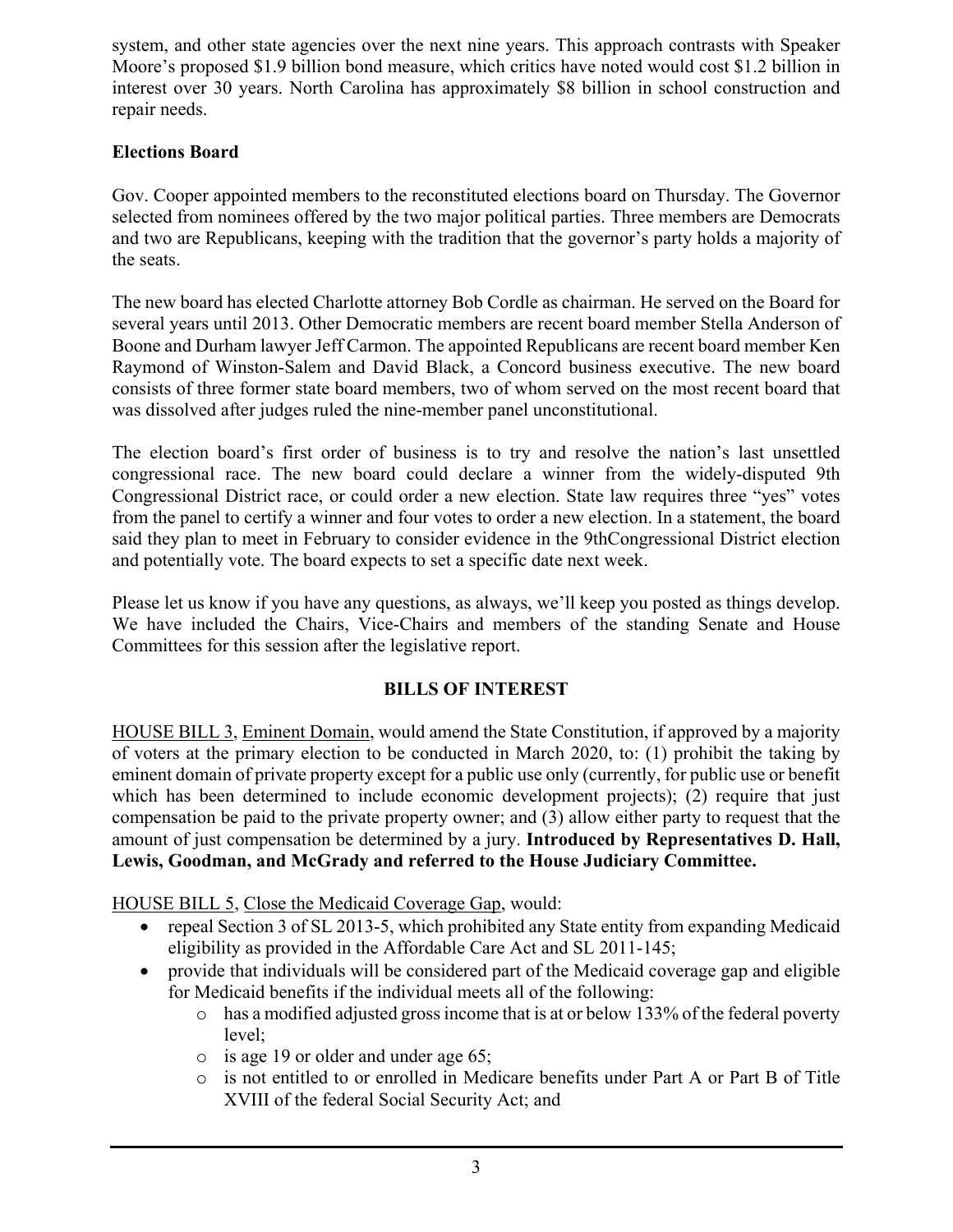- $\circ$  is not otherwise eligible for Medicaid coverage under the North Carolina State Plan as it existed on January 1, 2019;
- require beneficiaries eligible for the Medicaid program under this section to receive benefits through an Alternative Benefit Plan that is established by the Department consistent with federal requirements, unless that beneficiary is exempt from mandatory enrollment in an Alternative Benefit Plan under 42 C.F.R. § 440.315;
- require co-payments for benefits provided under the Alternative Benefit Plan to be the same as co-payments required for Medicaid beneficiaries not under the Alternative Benefit Plan;
- direct the Department of Health and Human Services to provide coverage for individuals who are eligible for Medicaid benefits under the new provisions in a manner consistent with S.L. 2015-245 (Medicaid Transformation and Reorganization), as amended;
- declare the intent of the General Assembly to enact legislation during the 2019 Regular Session that will replace the Hospital Provider Assessment Act with a similar hospital provider assessment; and
- provide that, in developing this similar hospital provider assessment, it is the intent of the General Assembly to further impose upon these same hospital providers a Medicaid Coverage Gap Assessment that will pay for the State share of the program and administrative costs associated with Medicaid expansion.

#### **Introduced by Representatives Adcock, Cunningham, Insko, and Farmer-Butterfield and referred to the House Health Committee.**

HOUSE BILL 10, Repeal 2015 Law Relating to Monuments, would repeal Section 3(a) through (e) of SL 2015-170, which enacted and amended statutes concerning limitations on removal of objects of remembrance; State approval of memorials, monuments, and works of art; and the protection of objects of remembrance and historic landmarks. **Introduced by Representatives Harrison, Terry, Morey, and Alexander and referred to the House State and Local Government Committee.**

HOUSE BILL 14, Reconstitute Various Boards & Commissions, would reconstitute several boards and commissions held to have unconstitutionally appointed membership pursuant to *McCrory v. Berger* and *Cooper v. Berger*. All rules, regulations, and decisions made by the predecessor boards, commissions, and authorities reconstituted in this act would remain in full force and effect until and unless duly modified by the successor entities. **Introduced by Representatives McGrady, Torbett, Ross, and Harrison and referred to the House Judiciary Committee.**

SENATE BILL 3, Close the Medicaid Coverage Gap, is identical to House Bill 5, summarized above in this Legislative Report. **Introduced by Senators Clark, Blue, and Robinson and referred to the Senate Rules Committee.**

SENATE BILL 5, Building North Carolina's Future, would expand access to the State Capital and Infrastructure Fund and provide supplemental funding for local school administrative units and community colleges to address capital needs, including repair and renovation projects and school safety enhancements. The bill states the intent of the General Assembly intends to annually appropriate one-third of funds available in the State Capital and Infrastructure Fund each to State agencies, institutions of higher education, and local school administrative units through the 2027- 2028 fiscal year. **Introduced by Senators Brown, Harrington, Krawiec and referred to the Senate Appropriations Committee.**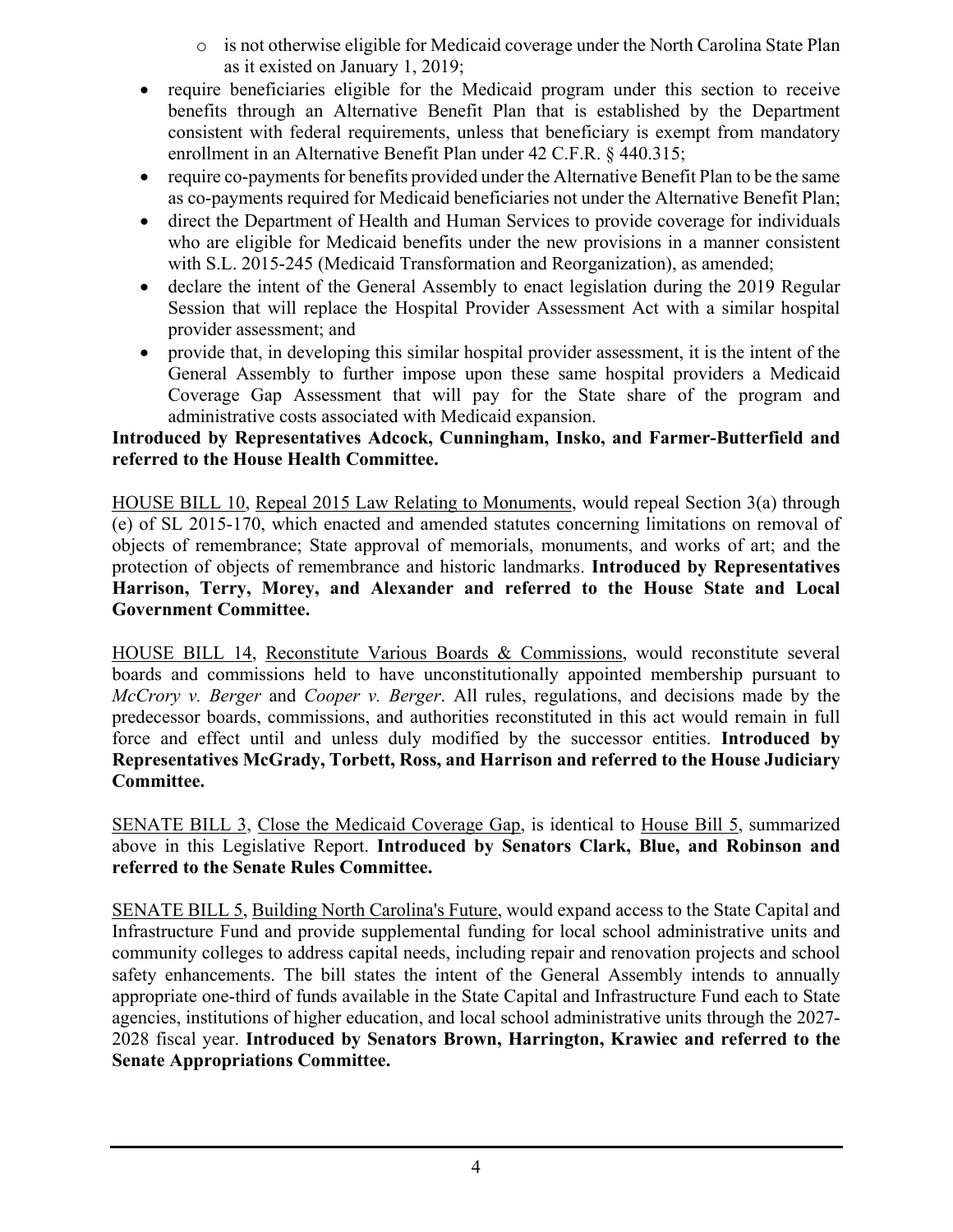SENATE BILL 7, Bipartisan Ethics Appointments, would appoint the following persons to the State Ethics Commission upon the recommendation of the President Pro Tem of the Senate and the Speaker of the House:

- Dr. Clarence G. Newsome of Mecklenburg County for a term expiring on December 31, 2020;
- The Honorable Shirley Randleman of Wilkes County for a term expiring on December 31, 2022;
- The Honorable Carl J. Stewart, Jr. of Gaston County for a term expiring on December 31, 2020; and
- The Honorable Thomas "Roger" West of Cherokee County for a term expiring on December 31, 2022.

#### **Introduced by Senator Rabon. The bill was approved by the Senate Rules Committee and will next be heard by the full Senate.**

SENATE BILL 9, Female Genital Mutilation/Clarify Prohibition, would:

- make it a Class C felony to do any of the following:
	- o knowingly circumcise, excise, or infibulate the whole or any part of the labia majora, labia minora, or clitoris of another person who has not attained the 12 age of 18 years;
	- $\circ$  for a parent, guardian, or other person responsible for the care of a minor, consent to the circumcision, excision, or infibulation, in whole or in any part, of the labia majora, labia minora, or clitoris of the minor;
	- o for a parent, guardian, or other person responsible for the care of a minor, knowingly remove or cause or permit the removal of the minor from the State for the purpose of having the minor's labia majora, labia minora, or clitoris circumcised, excised, or infibulated;
- provide that a surgical operation is not a violation if the operation meets either of the following requirements:
	- $\circ$  the operation is necessary to the health of the person on whom it is performed and is performed by a person licensed in the State as a medical practitioner; or
	- $\circ$  the operation is performed on a person in labor who has just given birth and is performed for medical purposes connected with that labor or birth by a person licensed in this State as a medical practitioner or certified nurse midwife, or a person in training to become licensed as a medical practitioner or certified nurse midwife; and
- provide that it is not a defense to prosecution that the person on whom the circumcision, excision, or infibulation is performed, or any other person, believes that the circumcision, excision, or infibulation is required as a matter of custom or ritual, or that the person on whom the circumcision, excision, or infibulation is performed consented to the circumcision, excision, or infibulation.

#### **Introduced by Senators Krawiec, Sawyer, and Ballard and has not yet been referred to a Senate committee.**

# **HOUSE COMMITTEES – CHAIRS & MEMBERS**

AGING: Representative Hurley, Chair; Representative Farmer-Butterfield, Vice Chair; Members: Representatives Black, Dobson, Hunt, John, Lambeth, Murphy and White.

AGRICULTURE: Representative Dixon, Senior Chair; Representatives Brisson and Strickland, Chairs; Representatives Hunter and Wray, Vice Chairs; Members: Representatives Ager,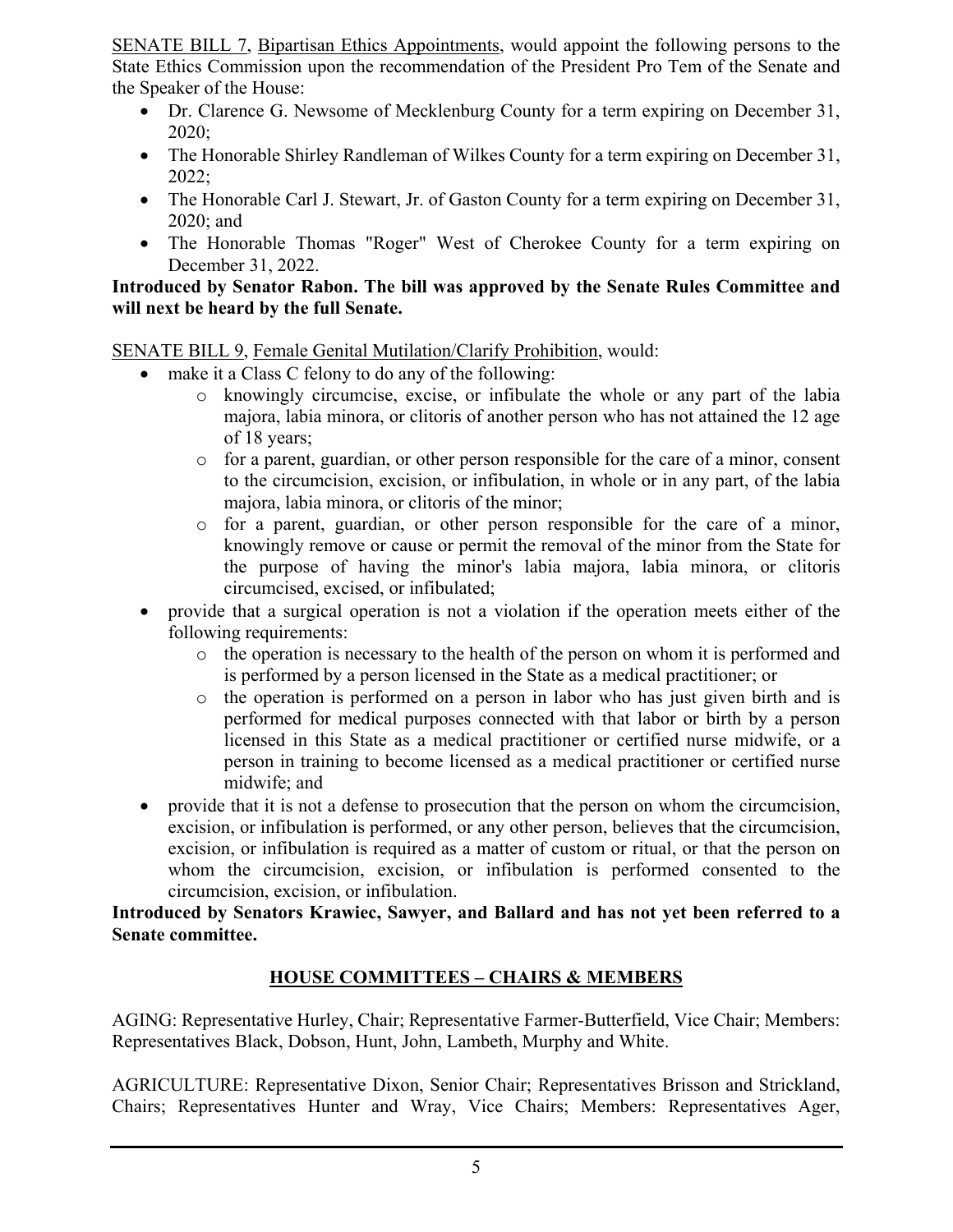Alexander, Barnes, Bell, Brody, Clark, Conrad, Elmore, Graham, K. Hall, Humphrey, Hunt, Jones, Majeed, McGrady, Presnell, Queen, Reives, K. Smith, R. Turner and Yarborough.

ALCOHOLIC BEVERAGE CONTROL: Representatives Boles and McGrady, Chairs; Representatives Fisher and Hardister, Vice Chairs; Members: Representatives Alexander, Bell, Dahle, Dobson, Holley, Hurley, Johnson, Lucas, Meyer, Saine, B. Turner, Willingham, Yarborough and Zachary.

APPROPRIATIONS: Representatives Johnson, Lambeth and Saine, Senior Chairs; Representatives Arp, Brisson, Dobson, Faircloth and McGrady, Chairs; Representatives Boles, Cleveland, Davis, Dixon, Elmore, Fraley, K. Hall, Hardister, Hastings, Horn, Hurley, Iler, Jones, McElraft, McNeill, Murphy, Potts, Presnell, Riddell, Sauls, Shepard, Strickland, Torbett, R. Turner and White, Vice Chairs; Members: Representatives Adams, Ager, Autry, Ball, Barnes, Beasley, Belk, Black, Blackwell, Brockman, Bumgardner, Cunningham, Dahle, Farmer-Butterfield, Fisher, Floyd, Gailliard, Garrison, Gill, Goodwin, Graham, Grange, Hanig, Harrison, Hawkins, Humphrey, Hunter, Insko, Jackson, Jarvis, John, Logan, Lucas, Majeed, Martin, Montgomery, Morey, Pierce, Pittman, Queen, Quick, Reives, Richardson, Rogers, C. Smith, K. Smith, R. Smith, Speciale, Stevens, Terry, B. Turner, Willingham, Wray and Yarborough.

APPROPRIATIONS, AGRICULTURE AND NATURAL AND ECONOMIC RESOURCES: Representative Dixon, Senior Chair; Representatives K. Hall, McElraft and Strickland, Chairs; Representatives McGrady and Yarborough, Vice Chairs; Members: Representatives Ager, Harrison, Humphrey, Montgomery, Quick, B. Turner and Wray.

APPROPRIATIONS, CAPITAL: Representatives Hardister and Hastings, Chairs; Representative Arp, Vice Chair; Members: Representatives Goodwin, Hawkins, Morey, C. Smith, K. Smith and Stevens.

APPROPRIATIONS, EDUCATION: Representatives Elmore, Fraley, Horn, Hurley and Sauls, Chairs; Representative Johnson, Vice Chair; Members: Representatives Adams, Ball, Brockman, Fisher, Gailliard, Garrison, Gill, Grange, Hanig and Lucas.

APPROPRIATIONS, GENERAL GOVERNMENT: Representatives Cleveland and Riddell, Chairs; Representatives Arp and Floyd, Vice Chairs; Members: Representatives Barnes, Garrison, Logan, Majeed and Pittman.

APPROPRIATIONS, HEALTH AND HUMAN SERVICES: Representative Murphy, Senior Chair; Representatives Potts and White, Chairs; Representatives Brisson, Dobson and Lambeth, Vice Chairs; Members: Representatives Belk, Black, Bumgardner, Cunningham, Farmer-Butterfield, Insko, Jarvis, R. Smith and Terry.

APPROPRIATIONS, INFORMATION TECHNOLOGY: Representatives K. Hall and Jones, Chairs; Representative Saine, Vice Chair; Members: Representatives Autry, Hunter, Pittman and Queen.

APPROPRIATIONS, JUSTICE AND PUBLIC SAFETY: Representative Boles, Senior Chair; Representatives Davis, McNeill and R. Turner, Chairs; Representative Faircloth, Vice Chair; Members: Representatives Graham, John, Pierce, Reives, Richardson, Rogers and Speciale.

APPROPRIATIONS, TRANSPORTATION: Representatives Iler, Presnell, Shepard and Torbett, Chairs; Members: Representatives Beasley, Goodwin, Martin and Willingham.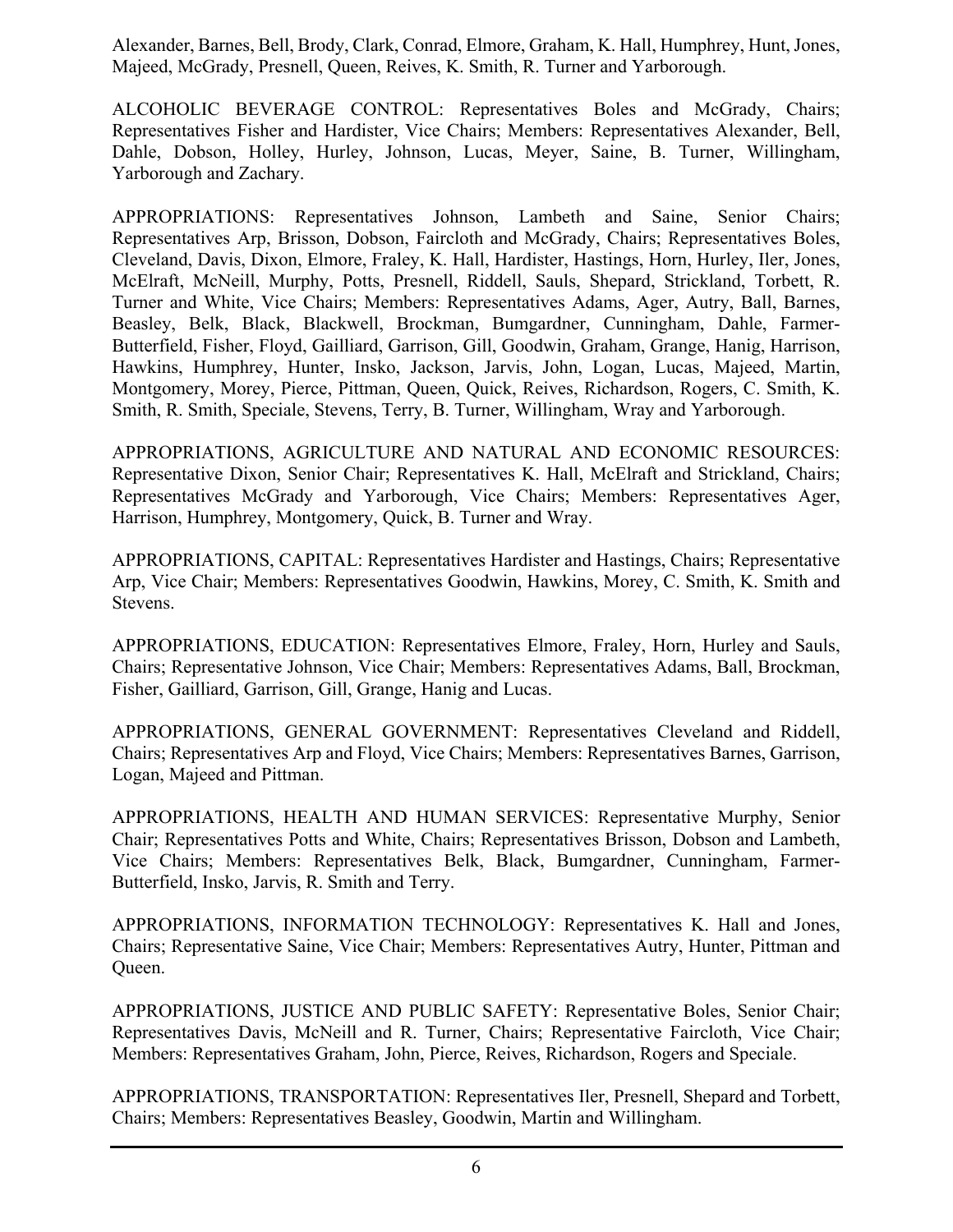BANKING: Representatives Conrad and Grange, Chairs; Representatives Hardister and Howard, Vice Chairs; Members: Representatives Butler, Carney, Everitt, Jarvis and Montgomery.

COMMERCE: Representative Ross, Senior Chair; Representative Conrad, Vice Chair; Members: Representatives Adams, Adcock, Ball, Butler, Clemmons, Cunningham, Everitt, Farmer-Butterfield, D. Hall, K. Hall, Horn, Howard, Iler, Jarvis, Kidwell, Lofton, Pierce, Shepard, Strickland, Terry and Warren.

EDUCATION - COMMUNITY COLLEGES: Representatives Hurley and Sauls, Chairs; Representative Brody, Vice Chair; Members: Representatives Adams, Elmore, Gill, Goodman, Hunt, Johnson, Pittman, Reives, B. Turner, von Haefen and Zachary.

EDUCATION - K-12: Representatives Elmore, Horn and Johnson, Chairs; Representatives Blackwell and Brockman, Vice Chairs; Members: Representatives Ball, Beasley, Brody, Clemmons, Corbin, Farmer-Butterfield, Fisher, Fraley, Gailliard, Gill, Graham, Hardister, Henson, Iler, Lambeth, Lucas, Meyer, Potts, Riddell, K. Smith, Strickland, R. Turner and White.

EDUCATION - UNIVERSITIES: Representatives Fraley and Hastings, Chairs; Representative Davis, Vice Chair; Members: Representatives Adcock, Alexander, Carney, Clemmons, Insko, Jackson, Lambeth, Martin, McGrady, Morey, Murphy, Pittman, R. Turner and Zachary.

ELECTIONS AND ETHICS LAW: Representatives Grange and D. Hall, Chairs; Representative Warren, Vice Chair; Members: Representatives Adams, Ball, Batch, Blackwell, Brockman, Dahle, Davis, Faircloth, Fisher, Floyd, Hanig, Hardister, Harrison, Jackson, Lewis, McNeill, Riddell, Russell, Speciale, Szoka and Willingham.

ENERGY AND PUBLIC UTILITIES: Representatives Arp and Szoka, Chairs; Representative Jones, Vice Chair; Members: Representatives Alexander, Autry, Bell, Brisson, Brockman, Conrad, Cunningham, Dixon, Goodman, D. Hall, Hanig, Harrison, Hastings, Hawkins, Holley, Howard, Humphrey, Montgomery, Richardson, Riddell, Saine, Sauls, Setzer, Strickland and Wray.

ENVIRONMENT: Representatives McElraft and Yarborough, Chairs; Representatives Harrison and McGrady, Vice Chairs; Members: Representatives Alexander, Clark, Corbin, Dixon, Goodwin, K. Hall, Iler, Insko, Kidwell, Quick, Russell, Terry, B. Turner, R. Turner and White.

ETHICS: Representatives Sauls and Wray, Chairs; Representatives Floyd and Setzer, Vice Chairs; Members: Representatives Carney, Farmer-Butterfield, Hunter, Insko, Ross, Saine, Yarborough and Zachary.

FINANCE: Representatives Howard, Setzer and Szoka, Senior Chairs; Representatives Conrad, Ross and Warren, Chairs; Representative Goodman, Vice Chair; Members: Representatives Adcock, Alexander, Batch, Bell, Brody, Butler, Carney, Carter, Clemmons, Corbin, Everitt, D. Hall, Harris, Henson, Holley, Kidwell, Lewis, Lofton, Meyer, Sasser, von Haefen and Zachary.

HEALTH: Representative Murphy, Senior Chair; Representatives Dobson, Lambeth, Potts and White, Chairs; Members: Representatives Adcock, Ball, Barnes, Black, Blackwell, Brisson, Brockman, Carney, Cunningham, Farmer-Butterfield, Gailliard, Hanig, Howard, Humphrey, Hunter, Insko, Jarvis, Lucas, Pierce, Rogers, Sasser, Setzer, Shepard, C. Smith, Szoka, Terry and Wray.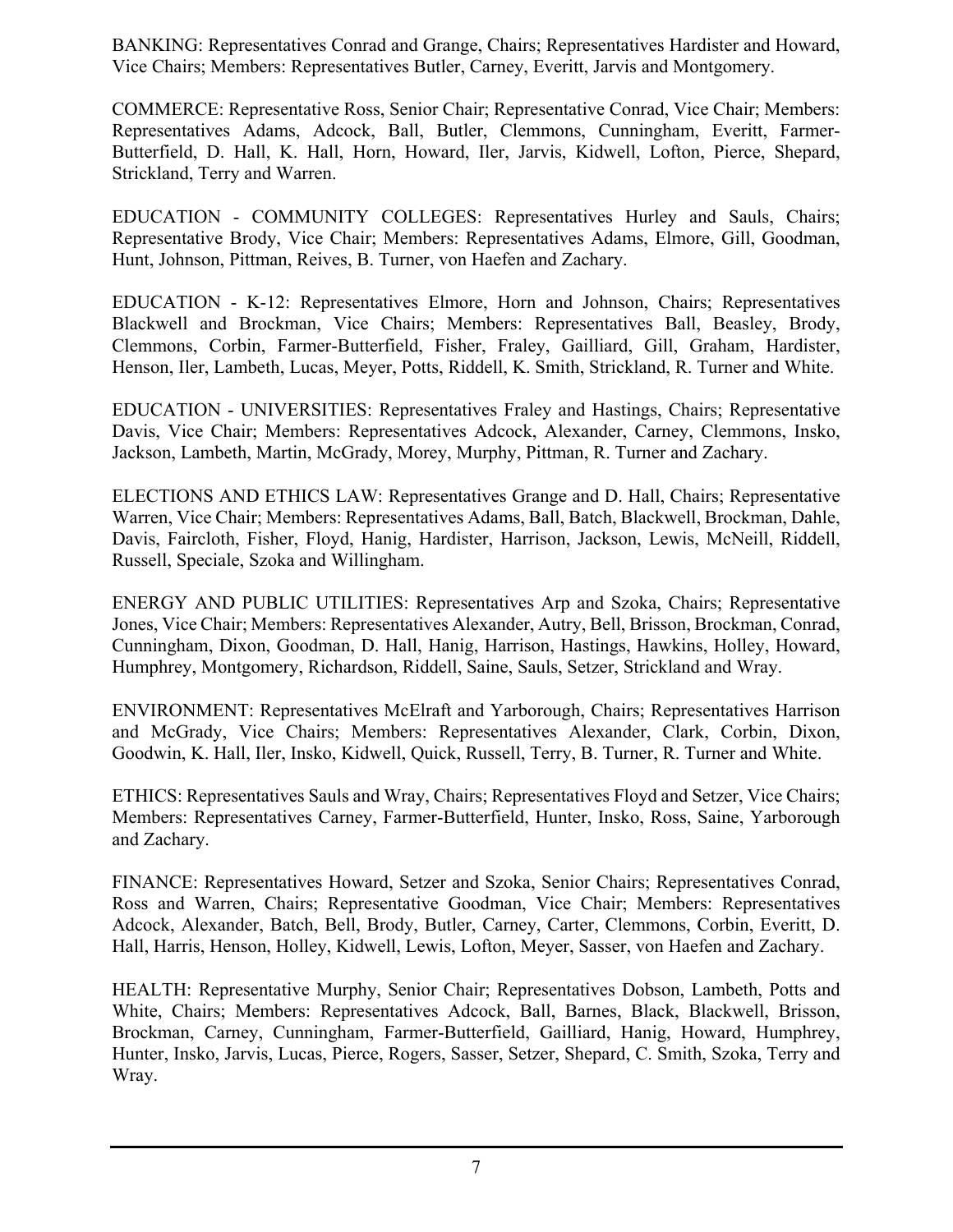HOMELAND SECURITY, MILITARY, AND VETERANS AFFAIRS: Representatives Cleveland and Speciale, Chairs; Representatives Grange and Henson, Vice Chairs; Members: Representatives Arp, Autry, Boles, Carter, Clark, Harris, Horn, Logan, Majeed, Martin, Meyer, Pierce, Potts, Rogers, Shepard and von Haefen.

HOMELESSNESS, FOSTER CARE, AND DEPENDENCY: Representatives Pittman and Torbett, Chairs; Members: Representatives Carter, Dahle, Insko, Stevens and Terry.

INSURANCE: Representatives Bumgardner, Corbin and Setzer, Chairs; Representative Lucas, Vice Chair; Members: Representatives Beasley, Cleveland, Floyd, Gill, Goodman, Goodwin, Graham, K. Hall, Henson, Holley, Howard, Humphrey, Iler, McElraft, Montgomery, Murphy, Pierce, Potts, Ross, Sasser, Torbett, Willingham and Wray.

JUDICIARY: Representative Davis, Senior Chair; Representative Stevens, Chair; Representatives D. Hall, Rogers and Zachary, Vice Chairs; Members: Representatives Adams, Arp, Batch, Beasley, Belk, Blackwell, Bumgardner, Clark, Everitt, Faircloth, Harris, Harrison, Howard, Hunt, John, Lofton, McGrady, McNeill, Morey, Potts, Reives, Richardson, Sauls, C. Smith, R. Turner and Warren.

JUDICIARY SUBCOMMITTEE ON CIVIL MATTERS: Representative Zachary, Chair.

JUDICIARY SUBCOMMITTEE ON CRIMINAL MATTERS: Representatives D. Hall and Rogers, Chairs.

PENSIONS AND RETIREMENT: Representative McNeill, Chair; Representatives Dobson and Hurley, Vice Chairs; Members: Representatives Black, Elmore, Gill, Kidwell, Lambeth, Martin, Quick, Russell and C. Smith.

REDISTRICTING: Representative Lewis, Senior Chair; Representative D. Hall, Chair; Representatives Floyd, Sauls, Szoka and Torbett, Vice Chairs; Members: Representatives Butler, Elmore, Grange, Harrison, Hastings, Hawkins, Horn, Queen, Reives and Saine.

REGULATORY REFORM: Representatives Brody, Riddell and Yarborough, Chairs; Representatives Goodman and Holley, Vice Chairs; Members: Representatives Adcock, Ager, Belk, Blackwell, Carter, Conrad, Henson, Kidwell, McElraft, Meyer, Presnell, Queen, R. Smith and Stevens.

RULES, CALENDAR, AND OPERATIONS OF THE HOUSE: Representative Lewis, Chair; Representatives Szoka and Torbett, Vice Chairs; Members: Representatives Adcock, Barnes, Boles, Brisson, Bumgardner, Carney, Davis, Dixon, Floyd, Fraley, Goodman, Grange, Hardister, Hastings, Hunter, Jackson, Johnson, Quick, Reives, Ross, Saine, Willingham and Wray.

STATE AND LOCAL GOVERNMENT: Representatives Corbin and Warren, Chairs; Representatives Cleveland and Speciale, Vice Chairs; Members: Representatives Ager, Autry, Batch, Boles, Carter, Dobson, Faircloth, Fisher, Graham, Jarvis, Lofton, Logan, McElraft, Quick, Ross, Sasser, Setzer, von Haefen and Willingham.

TRANSPORTATION: Representative Torbett, Senior Chair; Representatives Iler, Presnell and Shepard, Chairs; Representatives Carney and Cleveland, Vice Chairs; Members: Representatives Arp, Belk, Blackwell, Boles, Bumgardner, Butler, Corbin, Faircloth, Fraley, Garrison, Goodwin,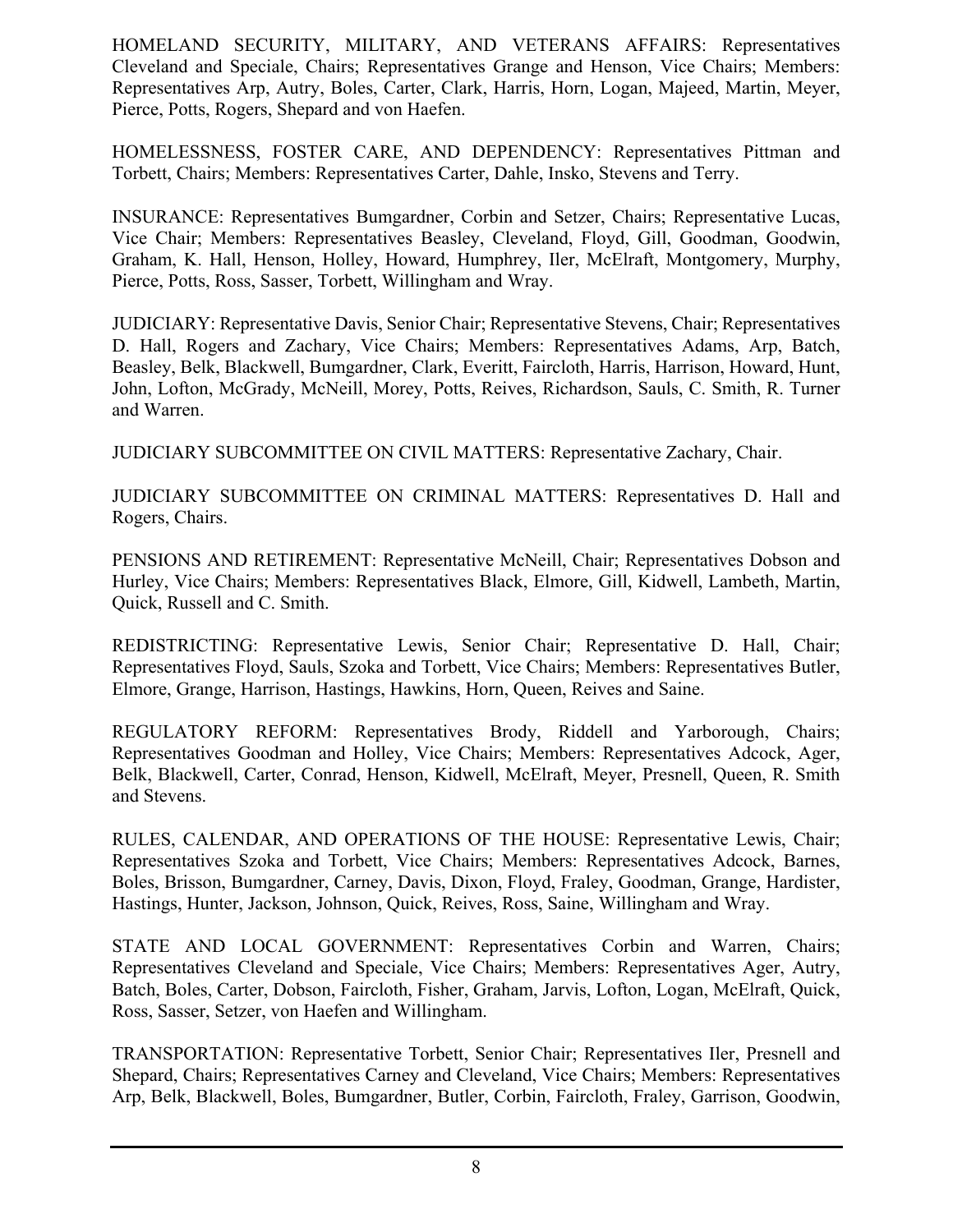Harris, Holley, Hunter, John, Martin, McNeill, Morey, Richardson, Russell, R. Smith, Speciale and Warren.

WILDLIFE RESOURCES: Representatives Adams and Henson, Chairs; Representative Yarborough, Vice Chair; Members: Representatives Ager, Brody, Cleveland, Cunningham, Garrison, Lucas, Pittman, Presnell, Richardson, Rogers, Sasser and B. Turner.

#### **SENATE COMMITTEES – CHAIRS & MEMBERS**

AGRICULTURE/ENVIRONMENT/NATURAL RESOURCES: Senator Sanderson, Co-Chair, Senator Wells, Co-Chair; Members: Senators J. Alexander, Burgin, D. Davis, Edwards, Fitch, Gallimore, B. Jackson, J. Jackson, McInnis, Newton, Nickel, Peterson, Sawyer, Steinburg, Woodard

APPROPRIATIONS/BASE BUDGET: Senator Brown, Co-Chair, Senator Harrington Co-Chair, Senator B. Jackson, Co-Chair; Members: Senators Ballard, Bishop, Blue, Britt, Chaudhuri, Daniel, D. Davis, J. Davis, Gunn, Horner, Krawiec, Lowe, Rabon, Robinson, Sanderson, Smith, Tillman, Van Duyn, Wells, Woodard.

APPROPRIATIONS ON AGRICULTURE, NATURAL, AND ECONOMIC RESOURCES: Senator Edwards, Co-Chair, Senator Gunn, Co-Chair, Senator Wells Co-Chair; Members: Senators Chaudhuri, Gallimore, Marcus, Mohammed, Newton, Peterson, Sawyer.

APPROPRIATIONS ON EDUCATION/HIGHER EDUCATION: Senator Ballard, Co-Chair, Senator Tillman, Co-Chair; Members: Senators T. Alexander, D. Davis, Edwards, Horner, Johnson, Nickel, Smith, Waddell.

APPROPRIATIONS ON GENERAL GOVERNMENT AND INFORMATION TECHNOLOGY: Senator J. Alexander, Co-Chair, Senator Horner, Co-Chair; Members: Senators Clark, Ford, Foushee, Searcy, Steinburg.

APPROPRIATIONS ON HEALTH AND HUMAN SERVICES: Senator Bishop, Co-Chair, Senator Krawiec, Co-Chair; Members: Senators Burgin, Hise, Lowe, McKissick, Robinson, Van Duyn.

APPROPRIATIONS ON JUSTICE AND PUBLIC SAFETY: Senator Britt, Co-Chair, Senator Daniel, Co-Chair, Senator Sanderson, Co-Chair; Members: Senators Blue, Fitch, J. Jackson, Steinburg.

APPROPRIATIONS ON DEPARTMENT OF TRANSPORTATION: Senator J. Davis, Co-Chair, Senator McInnis, Co-Chair; Members: Senators J. Alexander, deViere, Garrett, Rabon, Woodard.

COMMERCE AND INSURANCE: Senator J. Alexander, Co-Chair, Senator Edwards, Co-Chair, Senator Gunn, Co-Chair; Members: Senators T. Alexander, Brown, Clark, Foushee, Johnson, Lowe, McInnis, McKissick, Newton, Robinson, Sanderson, Sawyer, Smith.

EDUCATION/HIGHER EDUCATION: Senator Ballard, Co-Chair, Senator Horner, Co-Chair, Senator Tillman, Co-Chair; Members: Senators Chaudhuri, D. Davis, Edwards, Foushee, Harrington, Johnson, Krawiec, McInnis, Newton, Robinson, Sanderson, Searcy.